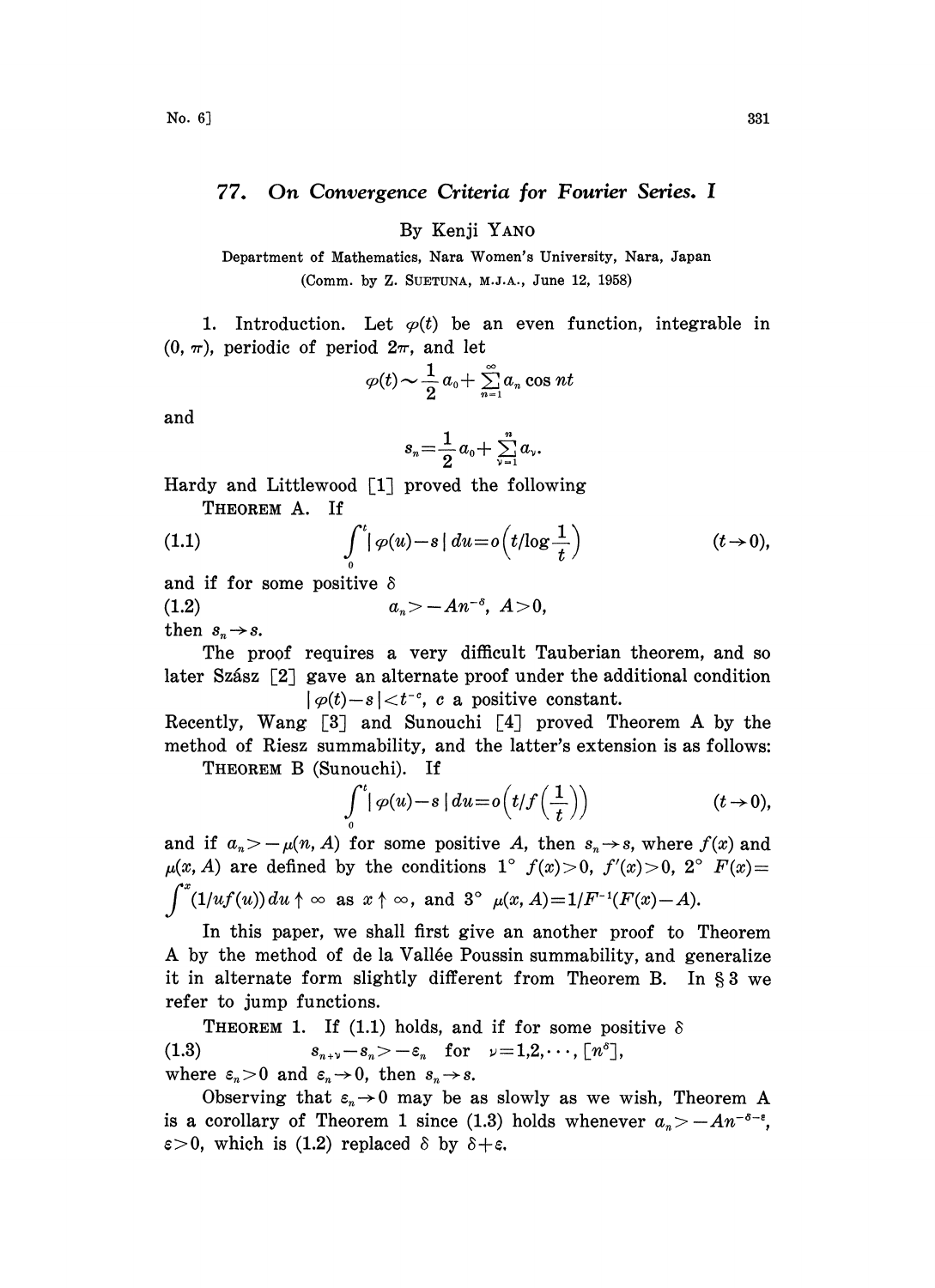332 K. YANO [Vol. 34,

Definition 1. We define  $g(x)$  such as  $1^{\circ}$   $g(x)>0$  for  $x\geq x_0>0$ ,  $2^{\circ}$  g(x)  $\uparrow \infty$  as  $x \uparrow \infty$ , and  $3^{\circ}$   $H \leq g(x^{\circ})/g(x) \leq 1$ ,  $0 < \delta < 1$ , for all  $x \geq x_0$ , where  $H=H(\delta)$  is a positive constant depending on  $\delta$  only.

We may take for  $g(x)$ , e.g.  $(\log x)^{\alpha} (\alpha >0)$ ,  $\log x \log \log x$  and  $\log_{p} x$ , where  $\log_p$  is the p-times iterated logarithm. For the sake of simplicity we denote  $(g(x))^{\alpha}$  by  $g(x)^{\alpha}$  throughout this paper.

THEOREM 2. If

(1.4) 
$$
\int_0^t |\varphi(u)-s| du = o(t/\log g\left(\frac{1}{t}\right)) \qquad (t\to 0),
$$

where  $g(x)$  is defined by Definition 1, and if for some positive  $\Delta$  $\overline{a}$ (1.5)  $s_{n+\nu}-s_n>-\varepsilon_n$  for  $\nu=1,2,\cdots, \lceil n/g(n)^{\Delta}\rceil$ ,  $(n\geq n_0)^{*}$ where  $\varepsilon_n>0$  and  $\varepsilon_n\to 0$ , then  $s_n\to s$ .

COROLLARY 2.1. If (1.4) holds, and if for some positive 
$$
\Delta
$$
  
(1.6)  $a_n > -An^{-1}g(n)^{\Delta}, A>0,$   $(n \ge n_0),$   
then  $s_n \rightarrow s$ .

Again observing that  $\varepsilon_n$  may tend to zero arbitrarily, this follows immediately from Theorem 2 since (1.6) implies (1.5) replaced  $\Delta$  by  $4+1$ . This corollary will correspond to Theorem B.

COROLLARY 2.2. Let  $p$  be a positive integer. If

$$
\int_0^t |\varphi(u)-s| du = o\Big(t/\log_{p+1}\frac{1}{t}\Big) \qquad \qquad (t\to 0),
$$

and if  $a_n > -An^{-1} (\log_p n)^4$ ,  $n \ge n_0$ , for some positive  $\Delta$ , then  $s_n \to s$ .<br>This follows from Corollary 2.1 by letting  $g(x) = \log_a x$ . This follows from Corollary 2.1 by letting  $g(x) = \log_x x$ .

2. Proof of Theorems <sup>1</sup> and 2. We need some lemmas. Let  $m$  < n, then we have the two identities:

(2.1) 
$$
s_n = \frac{1}{m} \sum_{\nu=1}^m s_{n+\nu} - \frac{1}{m} \sum_{\nu=1}^m (s_{n+\nu} - s_n),
$$

(2.2) 
$$
s_n = \frac{1}{m} \sum_{\nu=1}^m s_{n-\nu} + \frac{1}{m} \sum_{\nu=1}^m (s_n - s_{n-\nu}).
$$

Here we suppose that  $m=m(n)$  tends to infinity with n, and is as same order as or lower order than  $n$ . If

$$
\lim_{n\to\infty}\frac{1}{m}\sum_{\nu=1}^m s_{n+\nu}=\lim_{n\to\infty}\frac{1}{m}\sum_{\nu=1}^m s_{n-\nu}=s,
$$

and if  $s_{n+\nu}-s_n>-\varepsilon_n$  for  $\nu=1,2,\cdots,m$ , where  $\varepsilon_n>0$  and  $\varepsilon_n\to 0$ , then from  $(2.1)$  and  $(2.2)$  we have

 $\limsup_{n\to\infty} s_n \leq s$  and  $\liminf_{n\to\infty} s_n \geq s$ 

respectively, and then  $\lim s_n = s$ .

On the other hand, denoting by  $D_n(t)$  the Dirichlet kernel,

<sup>\*)</sup> Essentially  $n_0$  may be expressed by  $x_0$  in Definition 1, and is an absolute constant depending on the function  $g(x)$  only.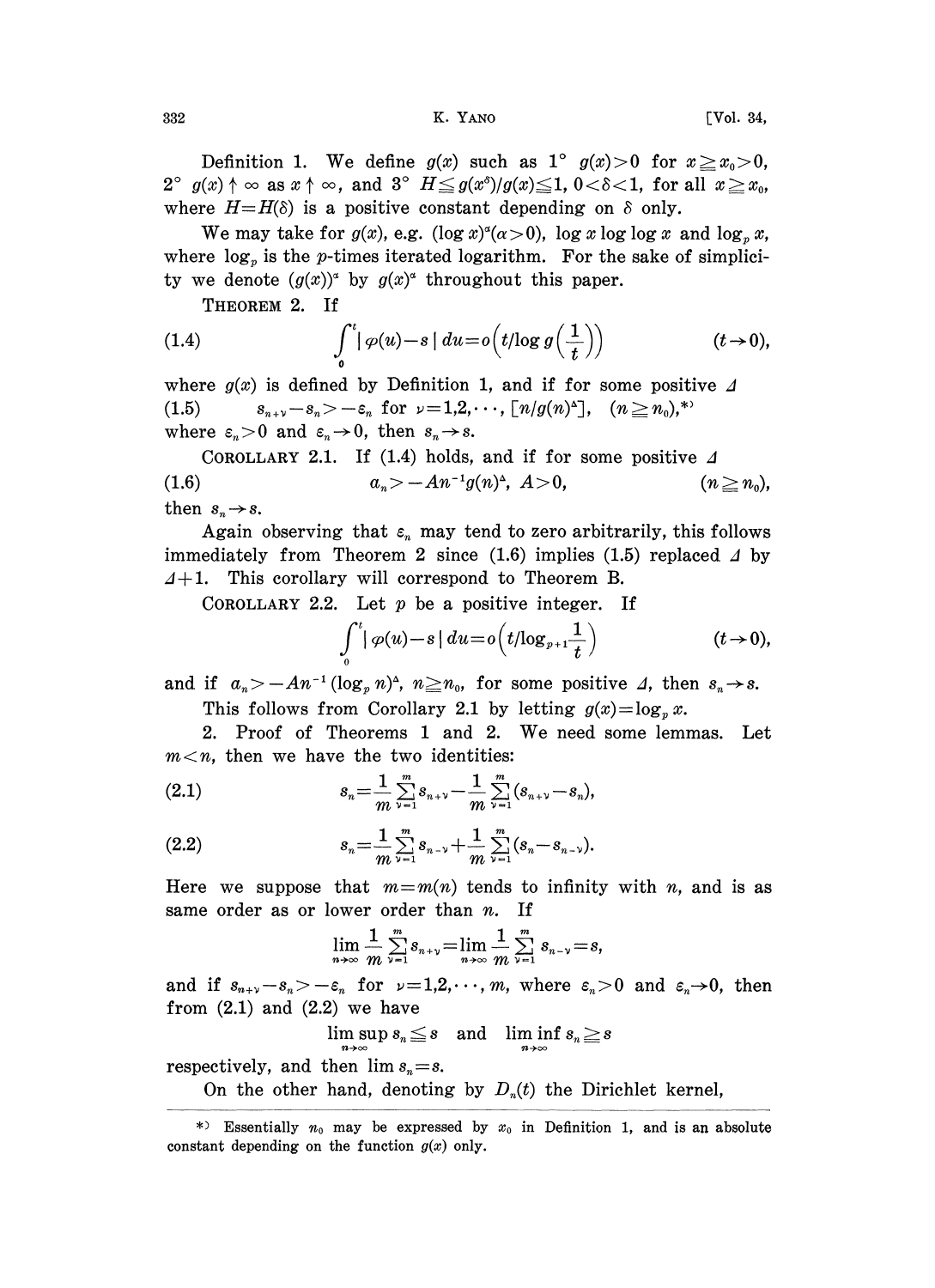No. 6] On Convergence Criteria for Fourier Series. <sup>I</sup> 333

$$
s_{n+\nu} = \frac{2}{\pi} \int_{0}^{\pi} \varphi(t) D_{n+\nu}(t) dt = \frac{2}{\pi} \int_{0}^{\pi} \varphi(t) \frac{\sin{(n+1/2+\nu)t}}{2 \sin{(t/2)}} dt,
$$

and so we have

$$
\frac{1}{m} \sum_{\nu=1}^{m} s_{n+\nu} = \frac{2}{\pi} \int_{0}^{\pi} \varphi(t) \frac{2 \sin (mt/2)}{m(2 \sin (t/2))^2} \sin \left(n + \frac{1}{2} + \frac{1}{2}(m+1)\right) t \, dt.
$$
\nanalogous to the mean  $m^{-1} \sum_{\nu=1}^{m} s_{n-\nu}$ .

\nHence we get the following

\nLEMMA 1. Let  $m = m(n) < n$  tend to infinity with n as same order.

It is analogous to the mean  $m^{-1} \sum_{\nu=1}^m s_{n-\nu}$ .<br>Hence we get the following

Hence we get the following

as or lower order than  $n$ . If

$$
\frac{2}{\pi}\int_{0}^{\pi}\varphi(t)\chi_{n}(t)\,dt = s + o(1) \qquad (n \to \infty),
$$

where

(2.3) 
$$
\chi_n(t) = \chi_n^{\pm}(m, t) = \frac{2 \sin (mt/2)}{m(2 \sin (t/2))^2} \sin \left(n + \frac{1}{2} \pm \frac{1}{2} (m+1)\right) t
$$

and if

(2.4) 
$$
s_{n+\nu}-s_n > -\varepsilon_n \text{ for } \nu=1,2,\cdots,m,
$$
where  $\varepsilon > 0$  and  $\varepsilon \to 0$ , then  $s \to s$ .

where  $\varepsilon_n > 0$  and  $\varepsilon_n \to 0$ , then  $s_n \to s$ .

Clearly, in this lemma the condition (2.4) may be replaced by  $a_n > -\varepsilon_n/m$ .

LEMMA 2. The kernel  $\chi_n(t)=\chi_n^+(m, t)$  defined by (2.3), m being lower order than  $n$ , has the following properties:

(2.6) 
$$
\frac{2}{\pi} \int_{0}^{\pi} \chi_{n}(t) dt = 1,
$$

(2.7) 
$$
\chi_n(t) = \begin{cases} O(n) & (0 \le t \le \pi) \\ O(1/t) & (nt \ge 1) \\ O(1/m t^2) & (mt \ge 1). \end{cases}
$$

Indeed (2.6) follows from

$$
\chi_n(t) = \frac{1}{m} \sum_{\nu=1}^m D_{n+\nu}(t)
$$
 and  $\frac{2}{\pi} \int_0^{\pi} D_n(t) dt = 1$ ,

and (2.7) does from the expression of  $\chi_n(t)$  in (2.3).

Proof of Theorems <sup>1</sup> and 2. By Lemma <sup>1</sup> it is sufficient to show that

(2.8) 
$$
I = \int_{0}^{\pi} \varphi(t) \chi_{n}(t) dt = \frac{\pi}{2} s + o(1) \qquad (n \to \infty),
$$

where  $\chi_n(t)$  is defined by (2.3). And we may suppose that  $s=0$  with no loss of generality by  $(2.6)$ . We divide I into three parts

$$
I = \int_0^{m^{-1}} + \int_{m^{-1}}^{m^{-1}} + \int_{m^{-1}}^{\infty} = I_1 + I_2 + I_3
$$

say, where we put  $m = [n^s]$ ,  $0 < \delta < 1$ , in Theorem 1, and  $m = [n/g(n)^s]$ in Theorem 2. The assumption (1.1) in Theorem <sup>1</sup> or (1.4) in Theorem 2 implies  $\int_0^t |\varphi(u)| du = o(t)$ . And since  $\chi_n(t) = O(n)$  by (2.7),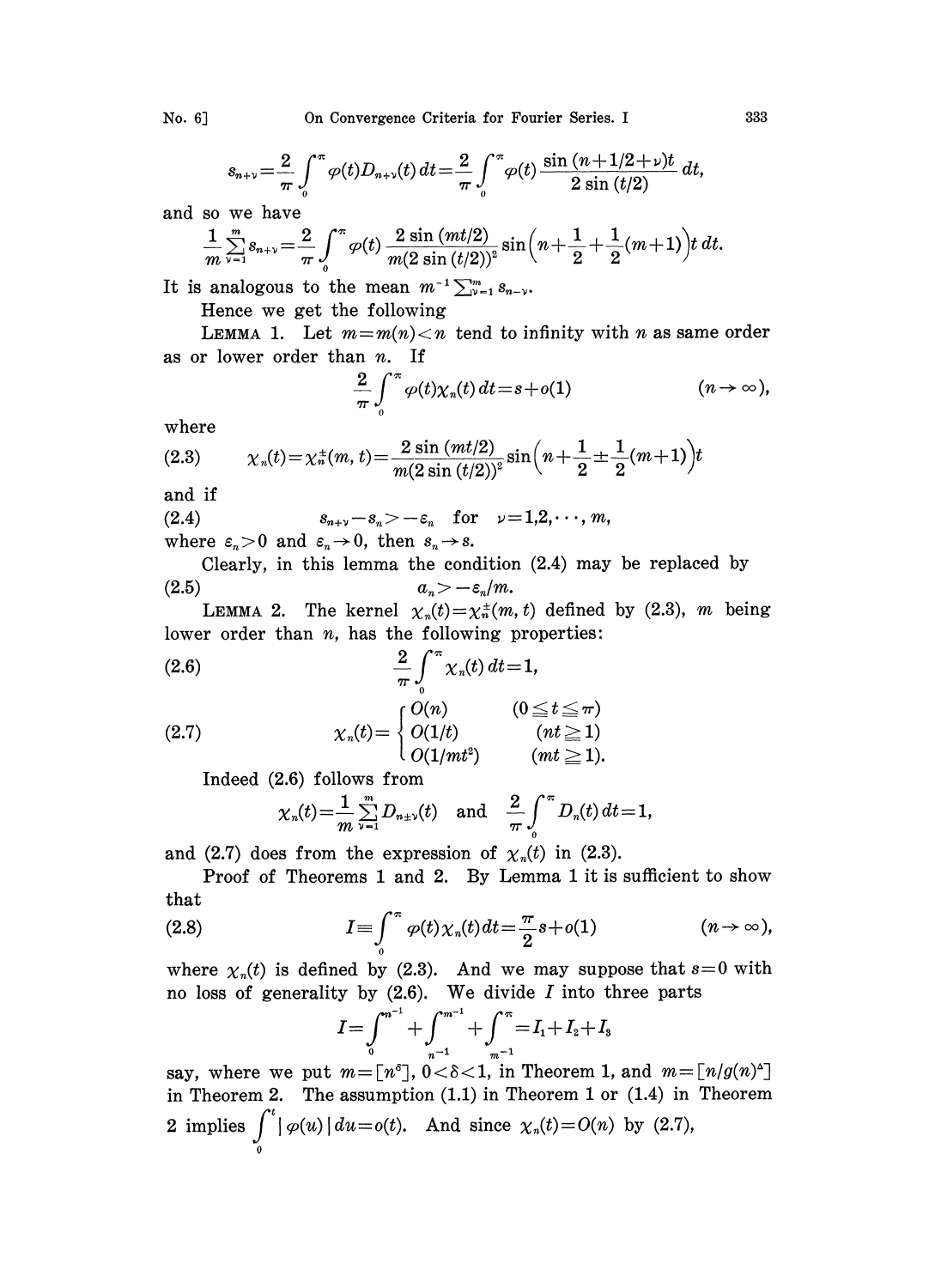334 K. YANO [Vol. 34,

$$
I_1 = \int_0^{n-1} \varphi(t) \, \chi_n(t) \, dt = O\Big(n \int_0^{n-1} |\varphi(t)| \, dt\Big) = o(nn^{-1}) = o(1).
$$

Further, since  $\chi_n(t)=O(1(mt^2))$  for  $mt \geq 1$  by (2.7),

$$
I_{3} = \int_{m^{-1}}^{\pi} \varphi(t) \, \chi_{n}(t) \, dt = O\left(\frac{1}{m} \int_{m^{-1}}^{\pi} \frac{|\varphi(t)|}{t^{2}} \, dt\right) = o(1).
$$

Next, using  $\chi_n(t) = O(1/t)$  for  $nt \ge 1$  in (2.7),  $I_2 = \int_{n-1}^{n-1} \varphi(t) \chi_n(t) dt = O\Big(\int_{n-1}^{n-1} \frac{|\varphi(t)|}{t} dt\Big).$  $(2.9)$ 

Concerning Theorem 1, the condition (1.1) is written as  $\int^{t} |\varphi(u)| du =$  $o(t/\log t^{-1})$ , and so applying integration by parts to the right hand side

integral in (2.9)

$$
I_2 = \left[ o\left(1/\log \frac{1}{t}\right) \right]_{n-1}^{m-1} + o\left(\int_{n-1}^{m-1} \left(1/t \log \frac{1}{t}\right) dt\right)
$$
  
= o(1) + o\left[-\log \log \frac{1}{t} \right]\_{n-1}^{m-1}  
= o(1) + o\left(\log \frac{\log n}{\log m}\right), m = [n<sup>s</sup>],  
= o(1) + o\left(\log \frac{1}{\delta}\right) = o(1).

Concerning Theorem 2, the condition (1.4) is written as  $\int_{0}^{t} |\varphi(u)| du =$  $o(t/\log g(t^{-1}))$ , and so as above

$$
I_2 = \left[ o\left(1/\log g\left(\frac{1}{t}\right)\right) \right]_{n-1}^{m-1} + o\left(\int_{n-1}^{m-1} \left(1/t \log g\left(\frac{1}{t}\right)\right) dt\right)
$$
  
= o(1) + o\left((\log g(m))^{-1} \int\_{n-1}^{m-1} \frac{dt}{t}\right)  
= o(1) + o\left((\log g(n))^{-1} \log \frac{n}{m}\right), \ m = \left[n/g(n)^2\right],  
= o(1) + o\left((\log g(n))^{-1} \frac{1}{2} \cdot \log g(n)\right) = o(1).

Thus  $I_1$ ,  $I_2$  and  $I_3$  are all  $o(1)$ , and we get (2.8) with  $s=0$ , which proves both the theorems.

3. Jump functions. Let  $\psi(t)$  be an odd function, integrable in  $(0, \pi)$ , periodic of period  $2\pi$ , and let

$$
\psi(t) \sim \sum_{n=1}^{\infty} b_n \sin nt \quad \text{and} \quad t_n = \sum_{\nu=1}^n \nu b_\nu.
$$

Then we have the following theorems:

THEOREM 3. If there exists a number  $l$  such that

(3.1) 
$$
\int_0^t |\psi(u)-l| du = o(t/\log \frac{1}{t}) \qquad (t \to 0),
$$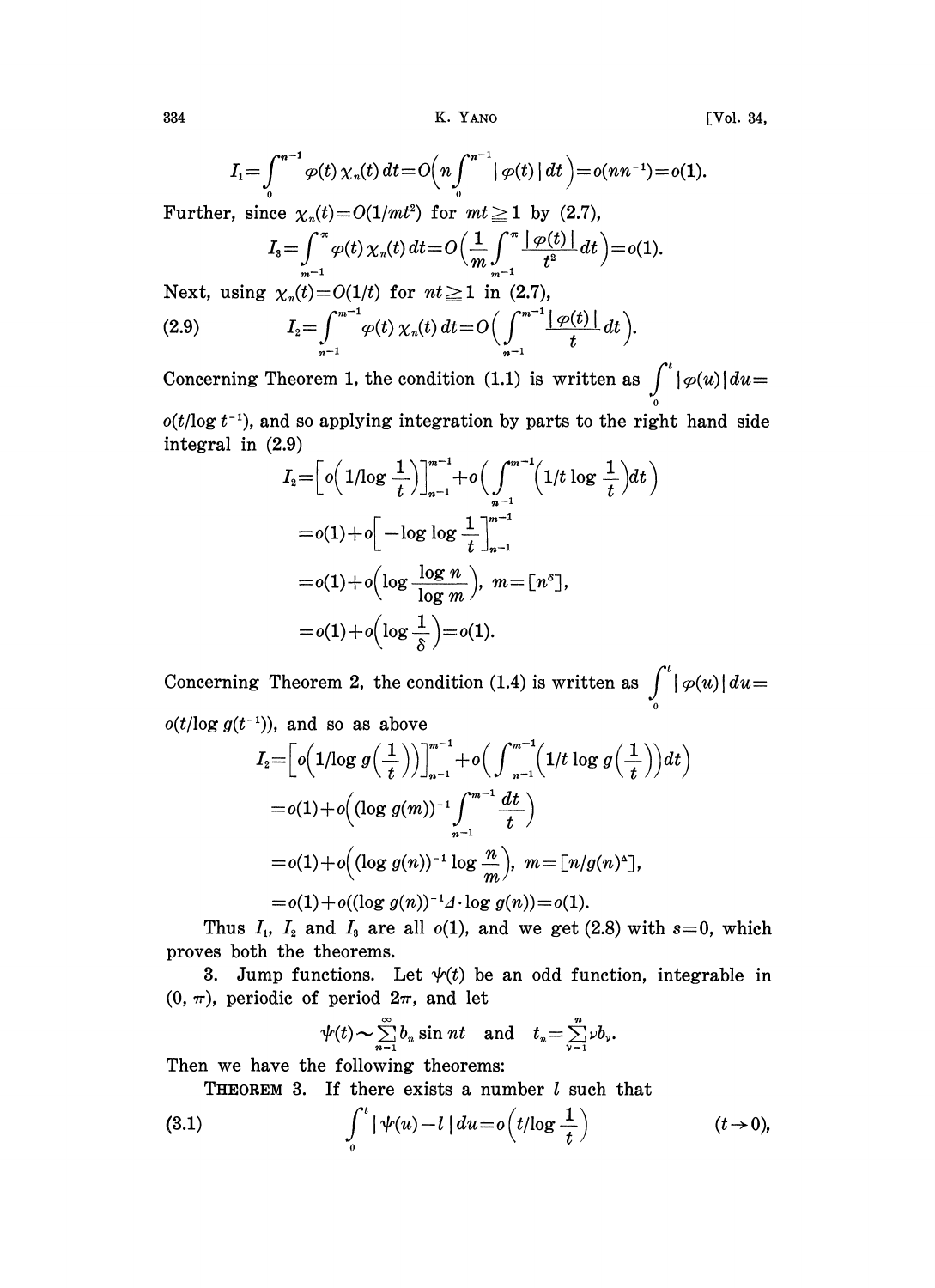and if for some positive  $\delta$ 

 $n^{-1}(t_{n+\nu}-t_n) > -\varepsilon_n$  for  $\nu=1,2,\cdots, \lceil n^s \rceil$ ,

where  $\varepsilon_n > 0$  and  $\varepsilon_n \to 0$ , then the sequence  $\{nb_n\}$  is summable  $(C, 1)$  to  $2l/\pi$ .

COROLLARY 3. If (3.1) holds and if for some positive  $\delta$ ,

$$
b_n>-An^{-\delta},\ A>0,
$$

then the sequence  $\{nb_n\}$  is summable  $(C, 1)$  to  $2l/\pi$ .

This follows from Theorem <sup>3</sup> like as Theorem A does from Theorem 1. This corollary is a generalization of a theorem due to Mohanty-Nanda [5] in which the latter condition is replaced by  $b_n=O(n^{-s})$ .

THEOREM 4. If there exists a number  $l$  such that

(3.2) 
$$
\int_{0}^{t} |\psi(u)-l| du = o(t/\log g\left(\frac{1}{t}\right)) \qquad (t \to 0),
$$

where  $g(x)$  is defined by Definition 1 in §1, and if for some positive  $\Delta$  $n^{-1}(t_{n+\nu}-t_n) > -\varepsilon_n$  for  $\nu=1,2,\cdots, \lceil n/g(n)^2 \rceil, \qquad (n \geq n_0),$ where  $\varepsilon_n > 0$  and  $\varepsilon_n \to 0$ , then the sequence  $\{nb_n\}$  is summable  $(C, 1)$  to  $2l/\pi$ .

COROLLARY 4. If (3.2) holds, and if for some positive 
$$
\Delta
$$
  
 $b_n > -An^{-1}g(n)^A$ ,  $A > 0$ ,  $(n \ge n_0)$ ,

then  $\{nb_n\}$  is summable  $(C, 1)$  to  $2l/\pi$ .

Proof of Theorems 3 and 4. Using the identities

$$
\frac{t_n}{n+1} = \frac{1}{(n+1)m} \sum_{\nu=1}^m t_{n+\nu} - \frac{1}{(n+1)m} \sum_{\nu=1}^m (t_{n+\nu} - t_n)
$$

$$
\frac{t_n}{n+1} = \frac{1}{(n+1)m} \sum_{\nu=1}^m t_{n-\nu} + \frac{1}{(n+1)m} \sum_{\nu=1}^m (t_n - t_{n-\nu}),
$$

where  $m = [n^s]$ ,  $0 < \delta < 1$ , or  $m = [n/g(n)^{\Delta}]$ , it is sufficient to show that  $(n \rightarrow \infty)$ , (3.3)  $I_n \equiv \frac{1}{(n+1)m} \sum_{\nu=1}^m t_{n+\nu} = \frac{2l}{\pi} + o(1)$ 

by Lemma 1. On the other hand, since

$$
\nu b_{\nu} = \frac{2}{\pi} \int_{0}^{\pi} \psi(t) \nu \sin \nu t \, dt = -\frac{2}{\pi} \int_{0}^{\pi} \psi(t) \frac{d}{dt} \cos \nu t \, dt,
$$

 $t_n$  is written as

and

$$
t_n = \sum_{\nu=1}^n \nu b_\nu = -\frac{2}{\pi} \int_0^\pi \psi(t) \frac{d}{dt} D_n(t) dt.
$$

Substituting this into the expression of  $I_n$  in (3.3) we have  $I_n = -\frac{2}{\pi} \int_{0}^{\pi} \psi(t) \frac{1}{n+1} \frac{d}{dt} \chi_n(t) dt,$  $(3.4)$ 

where  $\chi_n(t)=\chi_n^+(m, t)$  coincides with that in (2.3), i.e.

(3.5) 
$$
\chi_n(t) = \frac{2 \sin (mt/2)}{m (2 \sin (t/2))^2} \sin \left(n + \frac{1}{2} \pm \frac{1}{2} (m+1)\right) t.
$$

And,  $(n+1)^{-1} (d/dt) \chi_n(t)$  has all the properties of  $\chi_n(t)$  in (2.7), i.e.